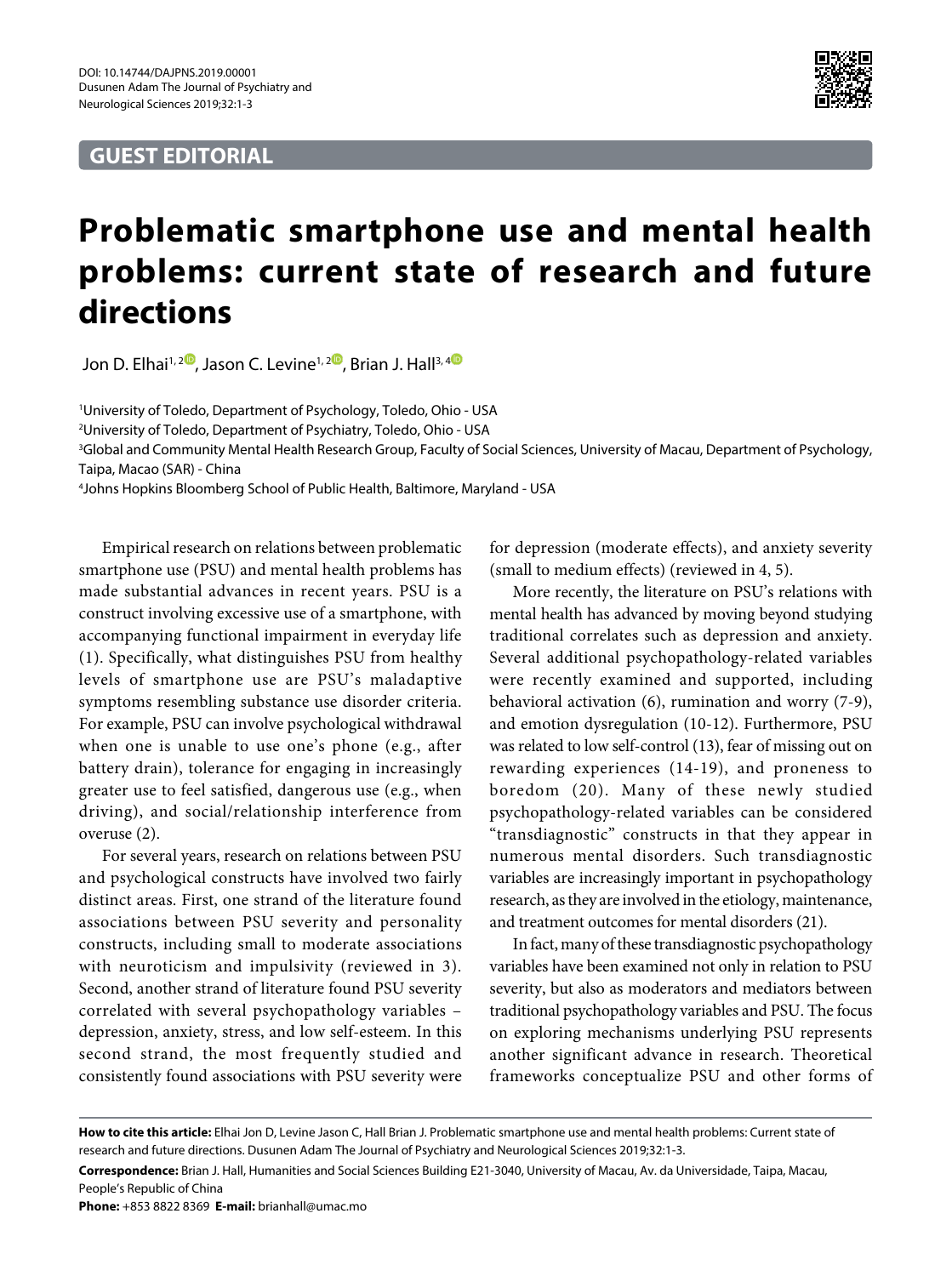problematic internet use (PIU) as coping strategies that people use to regulate negative emotion (22). Because not all individuals with negative affectivity engage in PSU, understanding mechanisms that may account for this relationship is an important area of inquiry.

Studies examining transdiagnostic psychopathology variables as mechanisms of PSU began doing so, perhaps as a result of, or perhaps coincidentally after the development of the Interaction of Person-Affect-Cognition-Execution (I-PACE) theoretical model (23, 24). I-PACE proposes that internet feature use and PIU/PSU are influenced by personal predisposition, including genetic, biological, personality, psychopathology, cognition, and internet use motives. I-PACE also proposes intermediate variables that play an important role in accounting for relations between predisposition and PIU – specifically, affective and cognitive responses such as cognitive and attention bias, internet use expectancies, coping strategies, inhibitory control, and craving. Numerous studies have supported I-PACE in explaining PIU and PSU (e.g., 18,25,26). Thus I-PACE and the associated focus on mechanisms underlying PSU go hand in hand, and are important advances in this area.

We should point out that much of the literature on PSU has measured smartphone use with self-report survey measures. However, research demonstrates that the frequency of smartphone and internet use is typically inaccurately estimated by self-report methodology (27,28). Newer studies have measured smartphone use through objective collection of data through participants' phone logs (27,29,30), which is an important advance in measuring smartphone use and PSU. Such research practice is becoming more feasible now, as large technology companies are building screen time calculations into their software (31,32). Such measurement can also be used to assess objective phone use by participants over time (29,30).

The recent advances in research on PSU are important for this area of study and have a significant impact. We believe that researchers should continue on this trajectory by further examining transdiagnostic psychopathology constructs in relation to PSU and focusing on mechanisms between psychopathology and PSU. Research should continue objective measurement of smartphone use using repeated measures designs, with more fine-grained analysis of various features of smartphone use.

We also believe that new advances in research on PSU should be attempted at this time. First, few studies have used person-centered or mixture modeling

analyses to examine smartphone use or PSU (7,33). Such investigation can elucidate diverse subtypes of smartphone users based on their ways of interacting with the device. Additionally, network analysis is a method increasingly used to examine covariation between symptoms of psychopathology constructs (34) but has not yet been applied to smartphone research. Mobile sensing studies and ecological momentary assessment studies can also advance our understanding of the association between PSU and psychopathology. Finally, advances in machine learning can be applied to a better detection of PSU based on smartphone use data (35).

## **REFERENCES**

- 1. Billieux J, Maurage P, Lopez-Fernandez O, Kuss DJ, Griffiths MD. Can disordered mobile phone use be considered a behavioral addiction? An update on current evidence and a comprehensive model for future research. Curr Addict Rep 2015; 2:156-162.
- 2. De-Sola Gutierrez J, Rodriguez de Fonseca F, Rubio G. Cellphone addiction: a review. Front Psychol 2016; 7:175.
- 3. Carvalho LF, Sette CP, Ferrari BL. Problematic smartphone use relationship with pathological personality traits: systematic review and meta-analysis. Cyberpsychology (Brno) 2018; 12:5. https://doi.org/10.5817/CP2018-3-5
- 4. Elhai JD, Dvorak RD, Levine JC, Hall BJ. Problematic smartphone use: a conceptual overview and systematic review of relations with anxiety and depression psychopathology. J Affect Disord 2017; 207:251-259.
- 5. Elhai JD, Levine JC, Hall BJ. The relationship between anxiety symptom severity and problematic smartphone use: a review of the literature and conceptual frameworks. J Anxiety Disord 2019; 62:45-52.
- 6. Kim Y, Jeong JE, Cho H, Jung DJ, Kwak M, Rho MJ, Yu H, Kim DJ, Choi IY. Personality factors predicting smartphone addiction predisposition: behavioral inhibition and activation systems, impulsivity, and self-control. PLoS One 2016; 11:e0159788.
- 7. Elhai JD, Rozgonjuk D, Yildirim C, Alghraibeh AM, Alafnan AA. Worry and anger are associated with latent classes of problematic smartphone use severity. J Affect Disord 2019; 246:209-216.
- 8. Elhai JD, Tiamiyu MF, Weeks JW. Depression and social anxiety in relation to problematic smartphone use: the prominent role of rumination. Internet Research 2018; 28:315-332.
- 9. Liu QQ, Zhou ZK, Yang XJ, Kong FC, Niu GF, Fan CY. Mobile phone addiction and sleep quality among Chinese adolescents: a moderated mediation model. Comput Human Behav 2017; 72:108-114.
- 10. Elhai JD, Levine JC, O'Brien KD, Armour C. Distress tolerance and mindfulness mediate relations between depression and anxiety sensitivity with problematic smartphone use. Comput Human Behav 2018; 84:477-484.